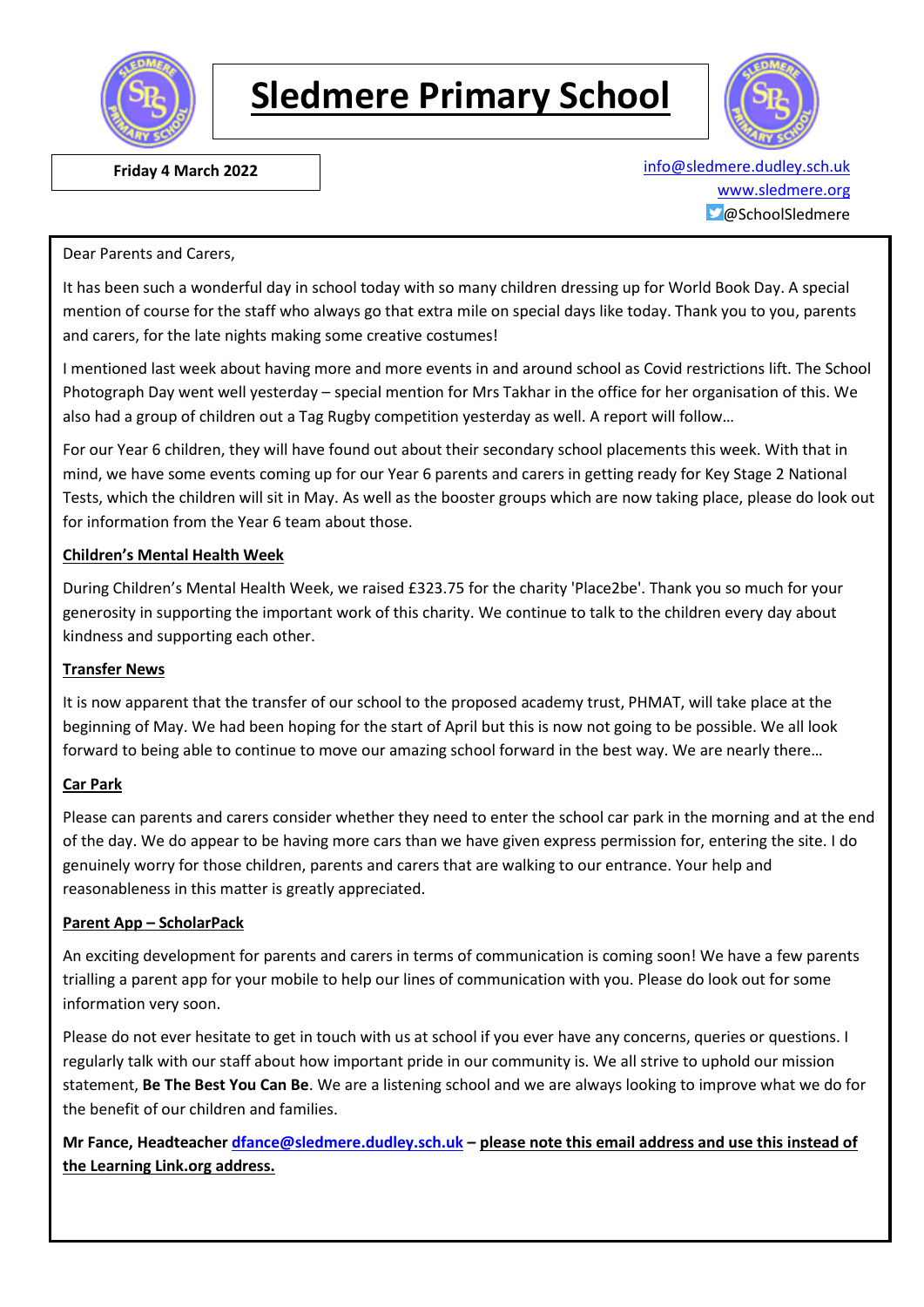



## **Learners of the Week!**

*Nursery* **London: Sophia Symes and Jayden Carey** *Reception* **Cardiff: Stevie Cooper and Ollie Price Belfast: Rayyan Shaikh and Ava-May Thompson Edinburgh: Zavier Hussain and Taya Brown** *Year 1* **Paris: Farhan Farid and Anaya Fatima Rome: Kiran Sandhu and Jacob Hudson Madrid: Micah Mason-Hayward and Melody-Rose Ward** *Year 2* **Barcelona: Zayn Khan and Charlie Raybould Berlin: Daniel Gibbs and Tiana Malhi Budapest: Oscar S and Humaira Musarath** *Year 3* **Beijing: Musa Farid and Grace Gibbs Tokyo: Tyler O'Driscoll and Nicole Skelding Singapore: Riley Roper and Hollie Fletcher** *Year 4* **Doha: Rahat Mohammed and Sidorela Xhafo Abu Dhabi: Connor Newton and Anaya Imran Dubai: Inayah Khurshid and Mutasim Saleh** *Year 5* **Toronto: George Till and Sahaab Khan Chicago: Erico De-Freitas and Grace Corns Boston: Areeba Imran and Ayaan Aftab** *Year 6* **Brasilia: Bawo Ofuya and Dylan Barton Lima: Haleema Sadia and Callum Edwards Santiago: Isabel Mould and Jayson Boodoo**

These are the pupils selected this week in recognition of our school values... **Respect, Responsibility, Kindness, Perseverance, Confidence, Resilience**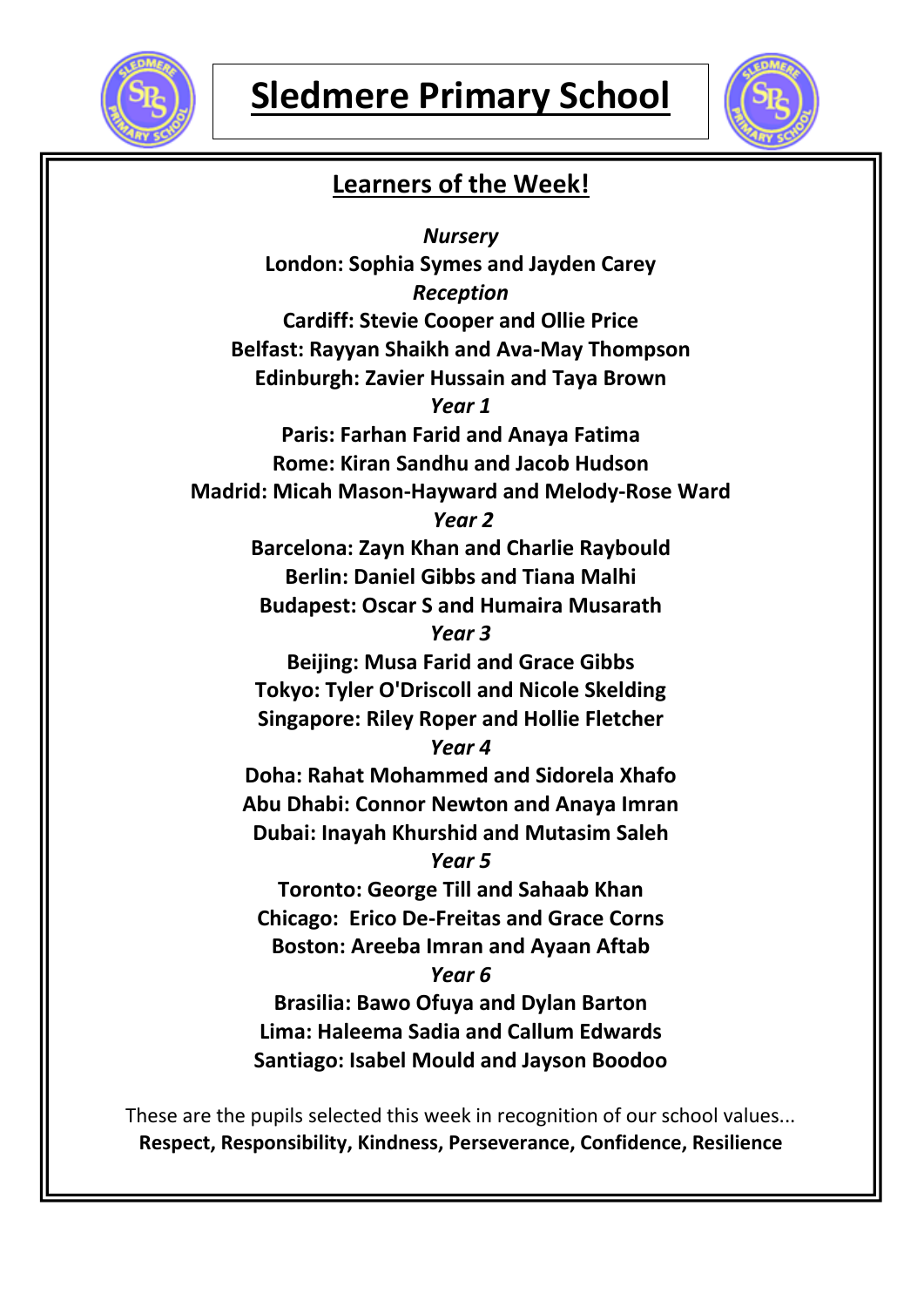## **Sledmere Primary School Since Messages from the School Office**

- Please look out for your year group newsletter that will be sent by email.
- Please drop children at the class room doors and not through reception. Classroom doors are open from **8:40am-8:50am**.
- Please return any chromebooks you may have at home.

 $\ddot{\phantom{0}}$ 

Please ensure you have returned your completed GDPR forms.

Many happy returns to all these children, who will celebrate their birthday over the next two weeks. We wish you all the best for future health, success and happiness!

| Happy Birthday to     |                   |                       |                         |                      |  |
|-----------------------|-------------------|-----------------------|-------------------------|----------------------|--|
| <b>Ashley Priest</b>  | Ayah Salam        | Dameer Zahid          | <b>Darcie Wilkinson</b> | <b>Zack Hodgkins</b> |  |
| <b>Jenson Flavell</b> | <b>Faris Sher</b> |                       | Inaaya Hamid            | <b>Riley Kane</b>    |  |
| Musa Imran            |                   |                       |                         |                      |  |
|                       |                   | <b>Olivia Chapman</b> | Alissia Chapman         |                      |  |

## **World Book Day –Friday 4 March2022**



There were so many amazing costumes for World Book Day today. Thank you to all our families for the efforts that you made. It has been such a delightful day in school, as a result.

We wanted to highlight in particular, Joseph Fletcher's incredibly creative and imaginative outfit!

So many staff as well have made today really exciting for the children to demonstrate a love for reading.

Teachers have gone to different classes to share stories and books this afternoon as well. It has been a great day!

## **Extreme Reading**

**Don't forget to send us your Extreme Reading photos by Wednesday next week please!**